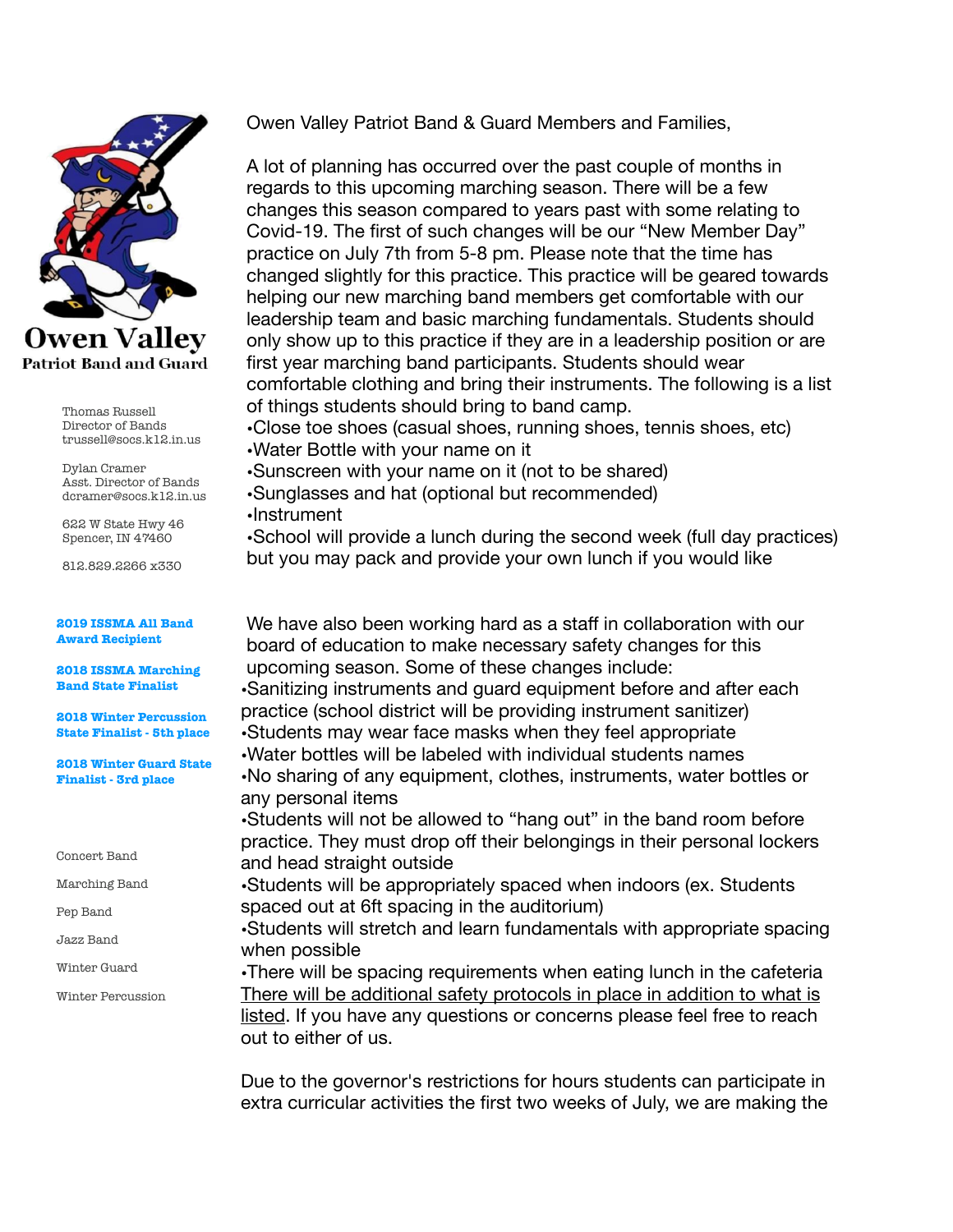

Thomas Russell Director of Bands trussell@socs.k12.in.us

Dylan Cramer Asst. Director of Bands dcramer@socs.k12.in.us

622 W State Hwy 46 Spencer, IN 47460

812.829.2266 x330

[www.ovband.org](http://www.ovband.org)

## **2019 ISSMA All Band Award Recipient**

**2018 ISSMA Marching Band State Finalist** 

**2018 Winter Percussion State Finalist - 5th place** 

**2018 Winter Guard State Finalist - 3rd place** 

Concert Band

Marching Band

Pep Band

Jazz Band

Winter Guard

Winter Percussion

following adjustments to the first week of band camp only (July 13th-17th). Students who play a woodwind instrument (flutes, clarinets, and saxophones), pit percussion instruments, and only spin a flag will practice from 8am to 11am that week. Students who play a brass instrument (trumpet, mellophone, trombone, baritone, tuba), drumline percussion instruments, and spin a weapon in guard will practice from 1p-4p. New members, particularly percussion and guard members, who might not be sure which group they will practice with will find out at guard tryouts or the rookie mini camp on July 7th or can reach out to Mr. Cramer or myself individually.

Students participating in another sport should reach out to us to work out a schedule for that week. The 15 hour is the limit for all activities a student would be involved with that week.

There are two events taking place the weekends of band camp. On July 18th is the Back to School Expo. We will be asking for volunteers to come play for people at the expo from 9a-12p. All students regardless of experience are welcome. High School Graduation has been rescheduled for July 25th. Report time is 9a and the ceremony is at 11a. Graduation should be done at 12p. This is a required event for all wind instrument players and select percussionists. Music and more information on both events will be available on the first day of camp.

We realize that many of these things are a change compared to years past. Things pertaining to Covid-19 are constantly changing by the week and could possibly have an impact later this year on our upcoming season. We kindly ask for both members and families to be patient and understanding with this fluid environment going forward.

We will pass out additional forms and information on the first day of band camp which will include a health form (similar to what you fill out for school). A friendly reminder that over the summer (especially given Covid) we are not in the office as much, so email and remind is a much quicker way to communicate. **We have also attached an updated version of our calendar for this year as of June 26th.** 

If you have not already done so, you may sign up for the Owen Valley Marching Band Remind service by texting @OVMB to the number 81010.

Respectfully,

Thomas Russell Dylan Cramer